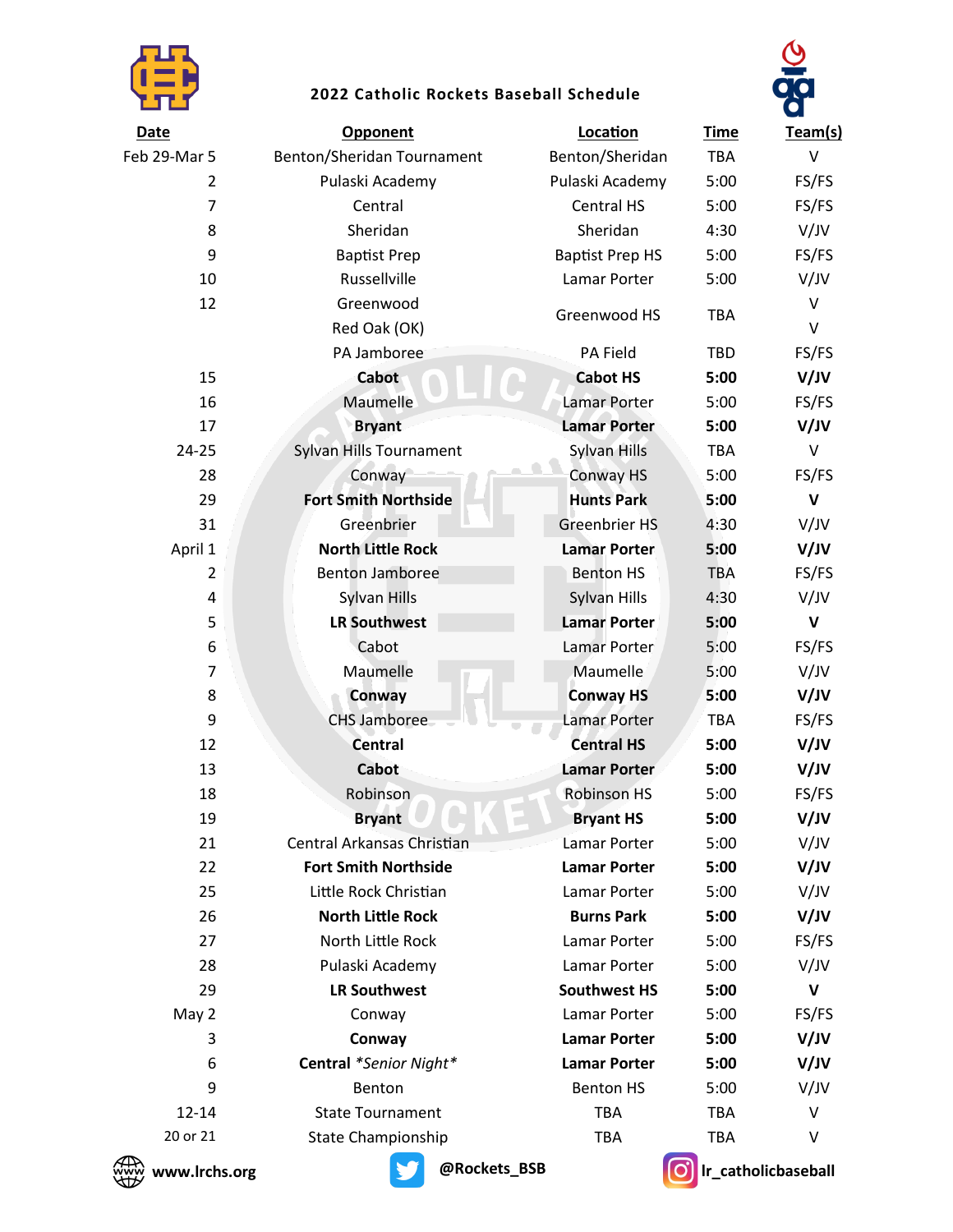

## **2022 Catholic Rockets Baseball Schedule**



| Date           | <b>Opponent</b>                   | Location             | <b>Time</b> | Team(s)     |
|----------------|-----------------------------------|----------------------|-------------|-------------|
| Feb 29-Mar 5   | <b>Benton/Sheridan Tournament</b> | Benton/              | <b>TBA</b>  | V           |
| 8              | Sheridan                          | Sheridan             | 4:30        | V/JV        |
| 10             | <b>Russellville</b>               | <b>Lamar Porter</b>  | 5:00        | V/JV        |
| 12             | Greenwood                         | Greenwood HS         | <b>TBA</b>  | V           |
|                | Red Oak (OK)                      |                      |             | V           |
| 15             | Cabot                             | <b>Cabot HS</b>      | 5:00        | <b>VIJV</b> |
| 17             | <b>Bryant</b>                     | <b>Lamar Porter</b>  | 5:00        | <b>VIJV</b> |
| 24-25          | <b>Sylvan Hills Tournament</b>    | <b>Sylvan Hills</b>  | <b>TBA</b>  | V           |
| 29             | <b>Fort Smith Northside</b>       | <b>Hunts Park</b>    | 5:00        | $\mathbf V$ |
| 31             | Greenbrier                        | <b>Greenbrier HS</b> | 4:30        | V/JV        |
| April 1        | <b>North Little Rock</b>          | <b>Lamar Porter</b>  | 5:00        | <b>VIJV</b> |
| 4              | <b>Sylvan Hills</b>               | <b>Sylvan Hills</b>  | 4:30        | V/JV        |
| 5              | <b>LR Southwest</b>               | <b>Lamar Porter</b>  | 5:00        | $\mathbf V$ |
| $\overline{7}$ | <b>Maumelle</b>                   | Maumelle             | 5:00        | V/JV        |
| 8              | Conway                            | <b>Conway HS</b>     | 5:00        | <b>VIJV</b> |
| 12             | <b>Central</b>                    | <b>Central HS</b>    | 5:00        | <b>VIJV</b> |
| 13             | <b>Cabot</b>                      | <b>Lamar Porter</b>  | 5:00        | <b>VIJV</b> |
| 19             | <b>Bryant</b>                     | <b>Bryant HS</b>     | 5:00        | <b>VIJV</b> |
| 21             | <b>Central Arkansas Christian</b> | <b>Lamar Porter</b>  | 5:00        | V/JV        |
| 22             | <b>Fort Smith Northside</b>       | <b>Lamar Porter</b>  | 5:00        | <b>VIJV</b> |
| 25             | <b>Little Rock Christian</b>      | <b>Lamar Porter</b>  | 5:00        | V/JV        |
| 26             | <b>North Little Rock</b>          | <b>Burns Park</b>    | 5:00        | <b>VIJV</b> |
| 28             | Pulaski Academy                   | <b>Lamar Porter</b>  | 5:00        | V/JV        |
| 29             | <b>LR Southwest</b>               | <b>Southwest HS</b>  | 5:00        | V           |
| 3              | Conway                            | <b>Lamar Porter</b>  | 5:00        | VIJV        |
| 6              | <b>Central *Senior Night*</b>     | <b>Lamar Porter</b>  | 5:00        | <b>VIJV</b> |
| 9              | <b>Benton</b>                     | <b>Benton HS</b>     | 5:00        | V/JV        |
| $12 - 14$      | <b>State Tournament</b>           | <b>TBA</b>           | <b>TBA</b>  | V           |
| 20 or 21       | <b>State Championship</b>         | <b>TBA</b>           | <b>TBA</b>  | V           |